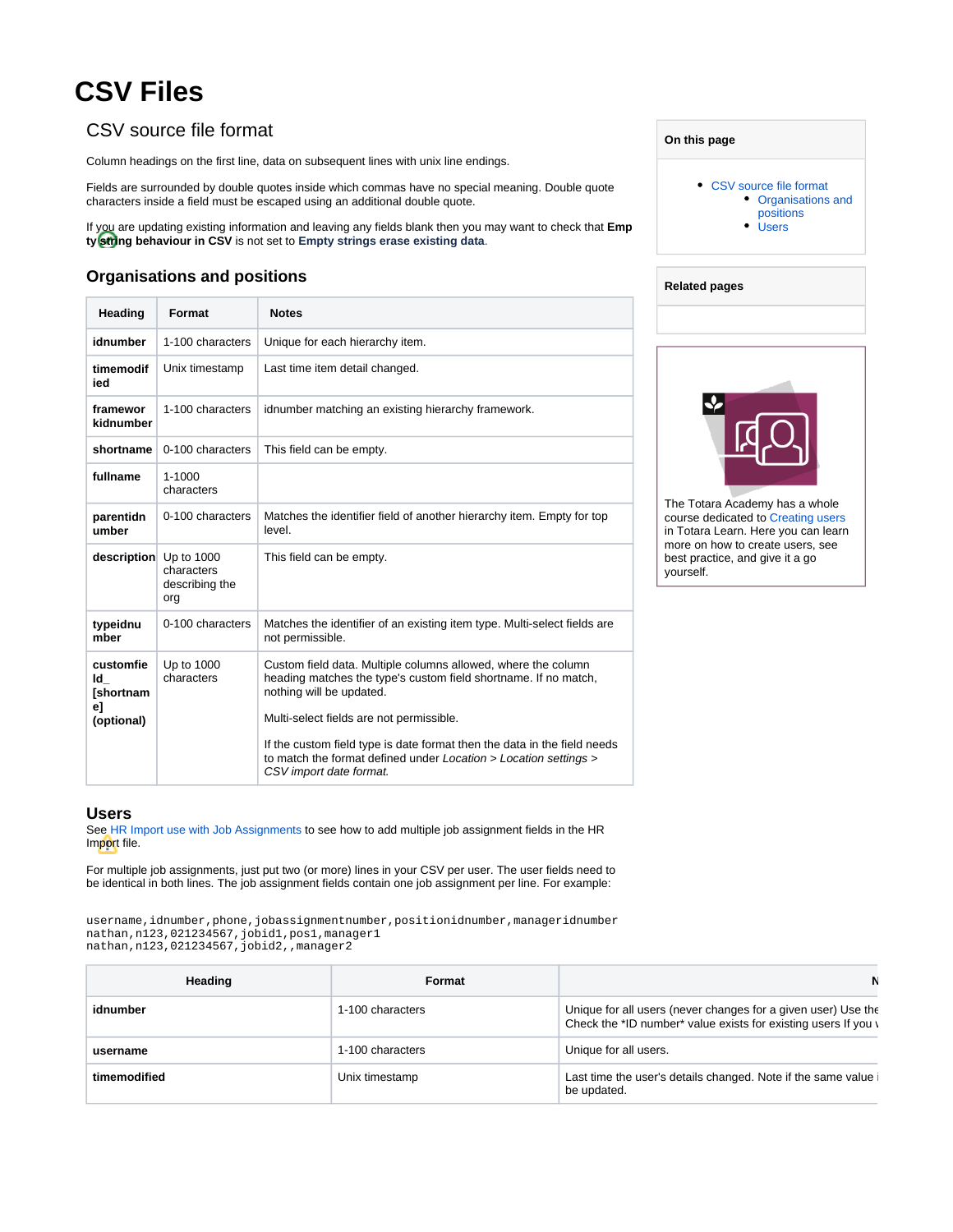| deleted                   | 0 or 1                                                                                                                                   | Required when only users to create, update or delete/susper<br>deleted/suspend. No action assumed if empty.                   |
|---------------------------|------------------------------------------------------------------------------------------------------------------------------------------|-------------------------------------------------------------------------------------------------------------------------------|
| suspended                 | 0 or 1                                                                                                                                   | When the suspended field has a default value then erasing e<br>in the field.                                                  |
| firstname                 | 1-100 characters                                                                                                                         | No leading or trailing space characters.                                                                                      |
| lastname                  | 1-100 characters                                                                                                                         | No leading or trailing space characters.                                                                                      |
| firstnamephonetic         | 1-100 characters                                                                                                                         | No leading or trailing space characters.                                                                                      |
| (optional)                |                                                                                                                                          |                                                                                                                               |
| lastnamephonetic          | 1-100 characters                                                                                                                         | No leading or trailing space characters.                                                                                      |
| (optional)                |                                                                                                                                          |                                                                                                                               |
| middlename                | 1-100 characters                                                                                                                         | No leading or trailing space characters.                                                                                      |
| (optional)                |                                                                                                                                          |                                                                                                                               |
| alternatename             | 1-100 characters                                                                                                                         | No leading or trailing space characters.                                                                                      |
| (optional)                |                                                                                                                                          |                                                                                                                               |
| email                     | Valid email address, max 100 chars                                                                                                       | Unique for each user.                                                                                                         |
| emailstop                 | 0 or 1                                                                                                                                   | Disables non-essential system-generated email notifications.<br>users.                                                        |
| country                   | 2 character ISO 3116 country code (e.g.<br>$NZ \Rightarrow New Zealand)$                                                                 |                                                                                                                               |
| city                      | 120 characters                                                                                                                           |                                                                                                                               |
| timezone<br>(optional)    | 1-100 characters                                                                                                                         | A location-based timezone identifier e.g. America/New_York,<br>/manual/en/timezones.php for a list of all location-based time |
| lang<br>(optional)        | 1-30 characters                                                                                                                          | 2 char ISO 639-1 code.                                                                                                        |
| description<br>(optional) | 1-1000 characters                                                                                                                        |                                                                                                                               |
| url<br>(optional)         | 1-200 characters                                                                                                                         |                                                                                                                               |
| institution<br>(optional) | 1-40 characters                                                                                                                          |                                                                                                                               |
| department<br>(optional)  | 1-30 characters                                                                                                                          |                                                                                                                               |
| phone1<br>(optional)      | 1-20 characters                                                                                                                          |                                                                                                                               |
| phone2<br>(optional)      | 1-20 characters                                                                                                                          |                                                                                                                               |
| address<br>(optional)     | 1-70 characters                                                                                                                          |                                                                                                                               |
| auth<br>(optional)        | This is the list of default Authentication types in Totara. Make sure the plugin is enabled before using. If u<br>plugin for this field. |                                                                                                                               |
|                           | Format:                                                                                                                                  | <b>Authentication type:</b>                                                                                                   |
|                           | manual                                                                                                                                   | Manual accounts                                                                                                               |
|                           | nologin                                                                                                                                  | No login                                                                                                                      |
|                           | email                                                                                                                                    | Email-based self-registration                                                                                                 |
|                           | cas                                                                                                                                      | CAS server (SSO)                                                                                                              |
|                           | db                                                                                                                                       | External database                                                                                                             |
|                           | fc                                                                                                                                       | FirstClass server                                                                                                             |